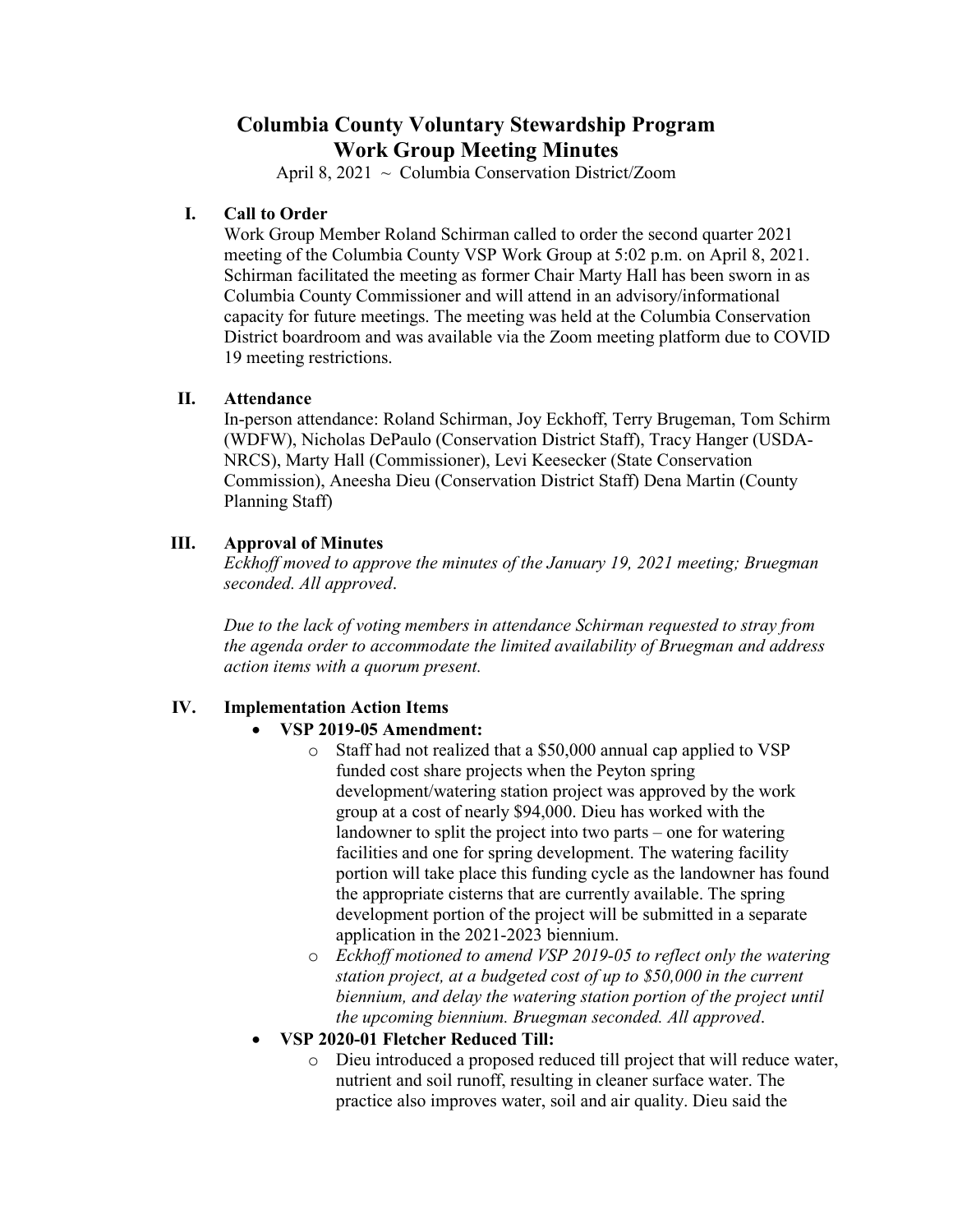producer will contract out direct seed application to determine if the practice is successful on the 202 project acres. If so, the landowner will consider purchasing his own equipment to use in future plantings in this and additional acreage.

- o The work group discussed the project, including cost-per-acre and potential benefits. Following discussion the work group agreed that if the trial run brought another producer on board with the practice, it was worth the investment.
- o *Bruegman motioned to approve the project as discussed. Eckhoff seconded. All approved.*

## **V. Adaptive Management**

Martin requested that the work group approve the hire of a consultant to aid with updating the existing work plan to reflect adaptive management amendments. The SCC allows for outright hire of a service provider for projects under \$10,000. As there are only eleven weeks until the end of the funding cycle, staff proposed soliciting Ben Floyd, who is extremely familiar with the area and has worked on multiple county VSP plans. Unused funds would be moved from the Cost-share portion of the budget to the Adaptive Management and Monitoring line items.

• *Bruegman moved to approve the transfer of budget funds and the recruitment of a consultant to craft adaptive management as discussed. Eckhoff seconded. All approved.*

*Following the close of all action items, Bruegman left the meeting, which was officially closed at5:29 p.m.. Attendees remained to discuss additional non-action items of relevancy.*

#### **VI. Updates from State VSP**

- Staff asked about sending additional information to the tech panel prior to the June public meeting. Keesecker indicated that supplementary material tended to add confusion and that a letter of explanation at the meeting is the best approach. He said that the work group should not stress too much as all counties have been in the same position.
- Keesecker indicated approval of plans to update goals and benchmarks, linking them to critical areas and watersheds and shifting money from costshare to adaptive management.
- Staff asked if there was a due date for the adaptive management updates. Keesecker said that, if it was agreed that the County was on-target to meet goals, then the six-month adaptive management plan timeline will not apply.
- Staff asked about pairing state and federal dollars for use in VSP projects and Keseecker commented that leveraging of such relationships was encouraged. Hanger noted that her agency has paired with counties on VSP projects as well.
- Keesecker indicated willingness to work with an adaptive management committee on updated monitoring methods.

#### **VII. Implementation Progress**